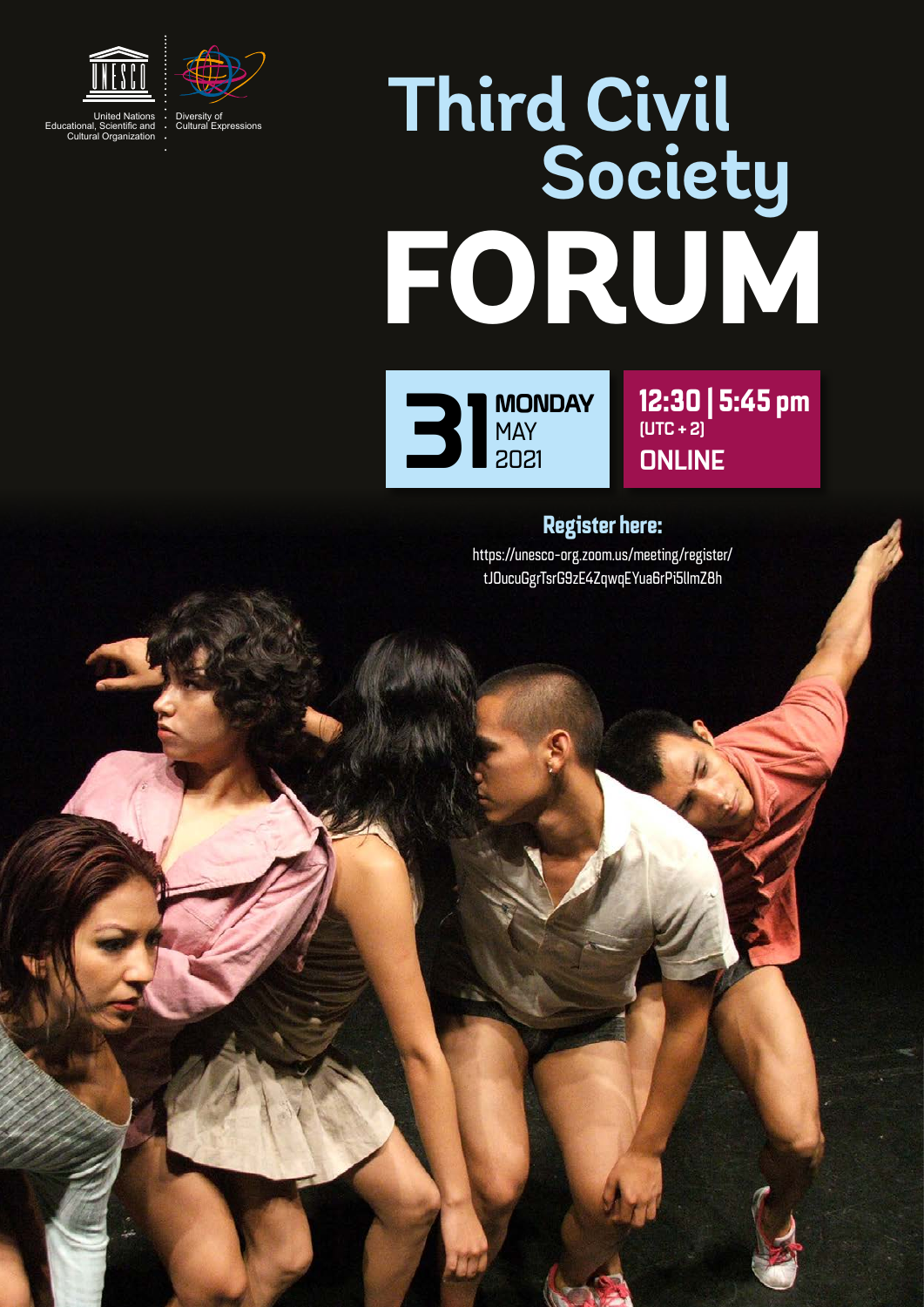### **PROVISIONAL AGENDA**

| 12:00         | Zoom link opens                                                                                                                                                                                                                                                                                                                                                                                                      |
|---------------|----------------------------------------------------------------------------------------------------------------------------------------------------------------------------------------------------------------------------------------------------------------------------------------------------------------------------------------------------------------------------------------------------------------------|
| 12:30-1:30    | <b>Plenary I</b><br>(in EN/FR/SP/AR)                                                                                                                                                                                                                                                                                                                                                                                 |
| 12:30-12:40   | <b>Welcome by moderator(s)</b><br>Introductory remarks by the Secretary of 2005 Convention                                                                                                                                                                                                                                                                                                                           |
| 12:40-1:30    | Presentation of objectives of the Forum<br>$\bullet$<br>Presentation of outcome from preparatory work sessions,<br>general remarks on transversal issues and topics                                                                                                                                                                                                                                                  |
| $1:30-1:45$   | Coffee break                                                                                                                                                                                                                                                                                                                                                                                                         |
| $1:45 - 3:45$ | <b>Breakout sessions</b> (in EN/FR)                                                                                                                                                                                                                                                                                                                                                                                  |
|               | <b>Culture and Sustainable Development</b><br>1.<br>2.<br>Sustainable Ecosystems for the Cultural and Creative Sectors<br>Civil Society Participation in the Implementation of<br>3.<br>the Convention<br>Digital Environment, Rights and Trade<br>4.<br>Discussion / Main conclusions and adoption of recommendations<br>in each breakout session                                                                   |
| $3:45 - 4:00$ | Coffee break                                                                                                                                                                                                                                                                                                                                                                                                         |
| 4:00-5:30     | <b>Plenary II</b><br>(in EN/FR/SP/AR)                                                                                                                                                                                                                                                                                                                                                                                |
|               | Presentation of the recommendations from the breakout<br>sessions and short discussion<br>Discussion on the organisation of future editions of the Forum<br>$\bullet$<br>Adoption of the overall list of recommendations and decisions<br>$\bullet$<br>Identification of the civil society organisation(s) that will<br>present the recommendations to the eighth session of the<br><b>Conference of the Parties</b> |
| 5:30-5:45     | Closing by moderator(s)                                                                                                                                                                                                                                                                                                                                                                                              |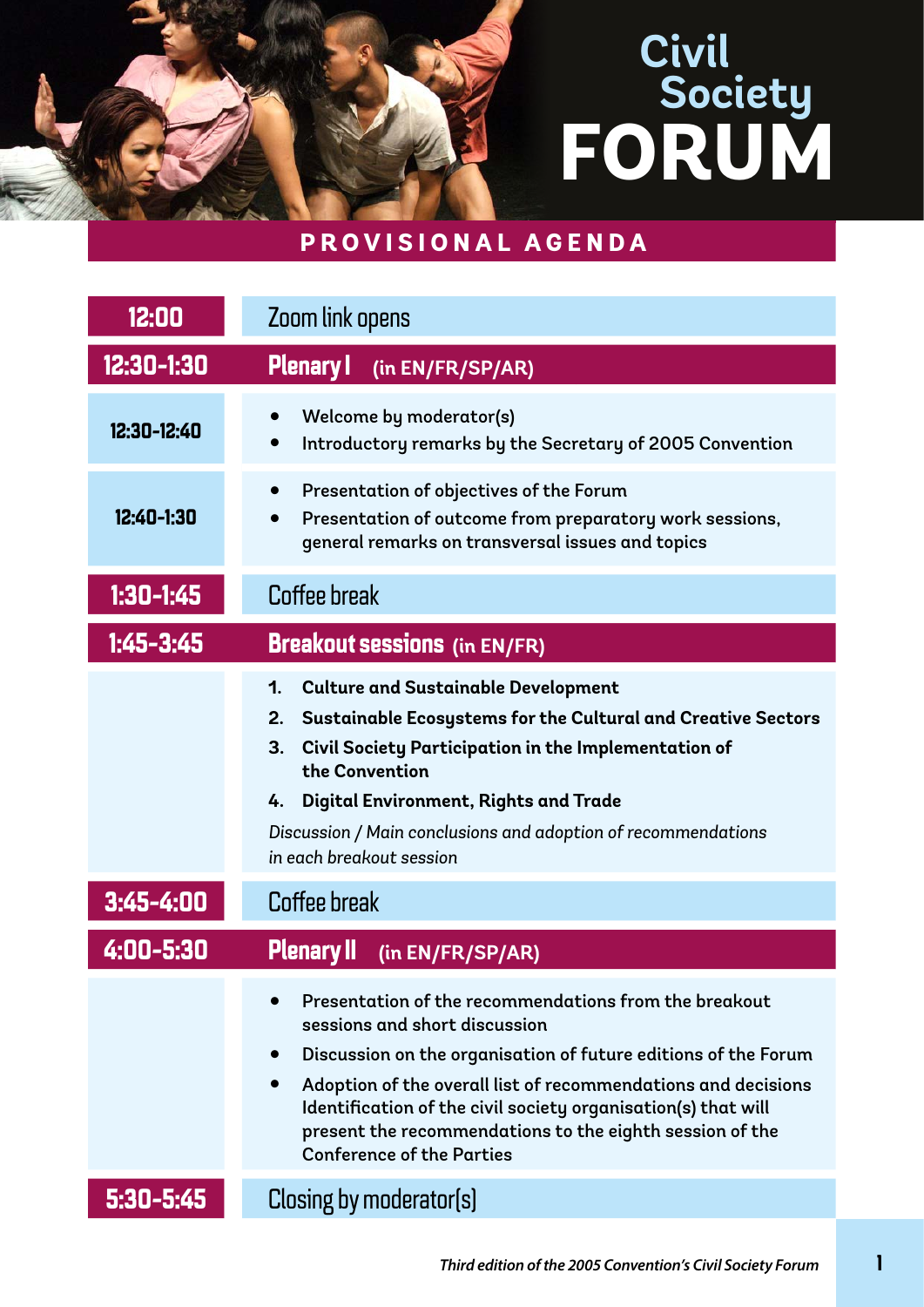

## **Context**

The Civil Society Forum is a biennial event that provides an interactive framework, with an adaptable agenda, to enable coordination amongst civil society actors that are active in the fields covered by the 2005 Convention on the Protection and Promotion of the Diversity of Cultural Expressions (hereinafter "the Convention").<sup>1</sup>

At its tenth session, the Intergovernmental Committee for the Protection and Promotion of the Diversity of Cultural Expressions invited Parties to the Convention, the Secretariat and civil society organisations to continue developing mechanisms to strengthen the participation of civil society in the implementation of the Convention, notably through the organisation of a biennial forum [\(Decision 10.IGC 6](https://en.unesco.org/creativity/sites/creativity/files/sessions/10igc_decisions_en.pdf)). The overarching goal of this Forum is to give civil society representatives a platform to share their experiences and discuss their common concerns, and to provide them with an opportunity to make proposals to the Conference of the Parties on issues or problems that they consider to be priorities and that they would like to see reflected in the work of the Convention's governing bodies. The outcomes of this year's edition of the Forum will be presented to the eight session of the Conference of Parties on 2 June 2021.

The first edition of the Civil Society Forum took place on 12 June 2017 and the second on 3 June 2019. The third edition of the Forum will be held online on **Monday 31 May from 12:30 to 5.45 pm (UTC+2 hours)**, before the eighth session of the Conference of Parties (1-4 June 2021). In response to the challenges posed by the digital format of the event, preparations for the Forum will include preliminary sessions open to all interested civil society representatives (see Section 4 below for participation modalities), which will build on the work done by civil society representatives who volunteered to support the preparation of the Forum, in accordance with [Decision 14.IGC 15.](https://en.unesco.org/creativity/sites/creativity/files/sessions/14igc_decisions_en.pdf)2

<sup>1</sup> According to the Operational Guidelines related to Article 11 of the 2005 Convention on the "Role and Participation of Civil Society", "for the purposes of this Convention, civil society means non-governmental organisations, non-profit organisations, professionals in the culture sector and associated sectors, groups that support the work of artists and cultural communities."

<sup>2</sup> The civil society organisations that volunteered to support the organisation of the third Civil Society Forum are: AC Eurovisioni, Arterial Network, Coalición chilena por la diversidad cultural, Coalition française pour la diversité culturelle, Coalition malienne pour la diversité culturelle, Coligação portuguesa para la diversidade cultural; Contact Base, Creatividad y Cultura Glocal A.C., Cultural contra conflict, Culture et développement, Culture Funding Watch, International Federation of Coalitions for Cultural Diversity (IFCCD), International Council for Film, Television and Audiovisual Communication (ICFT), International Federation of Library Associations and Institutions (IFLA), International Music Council (IMC), International Theatre Institute (ITI).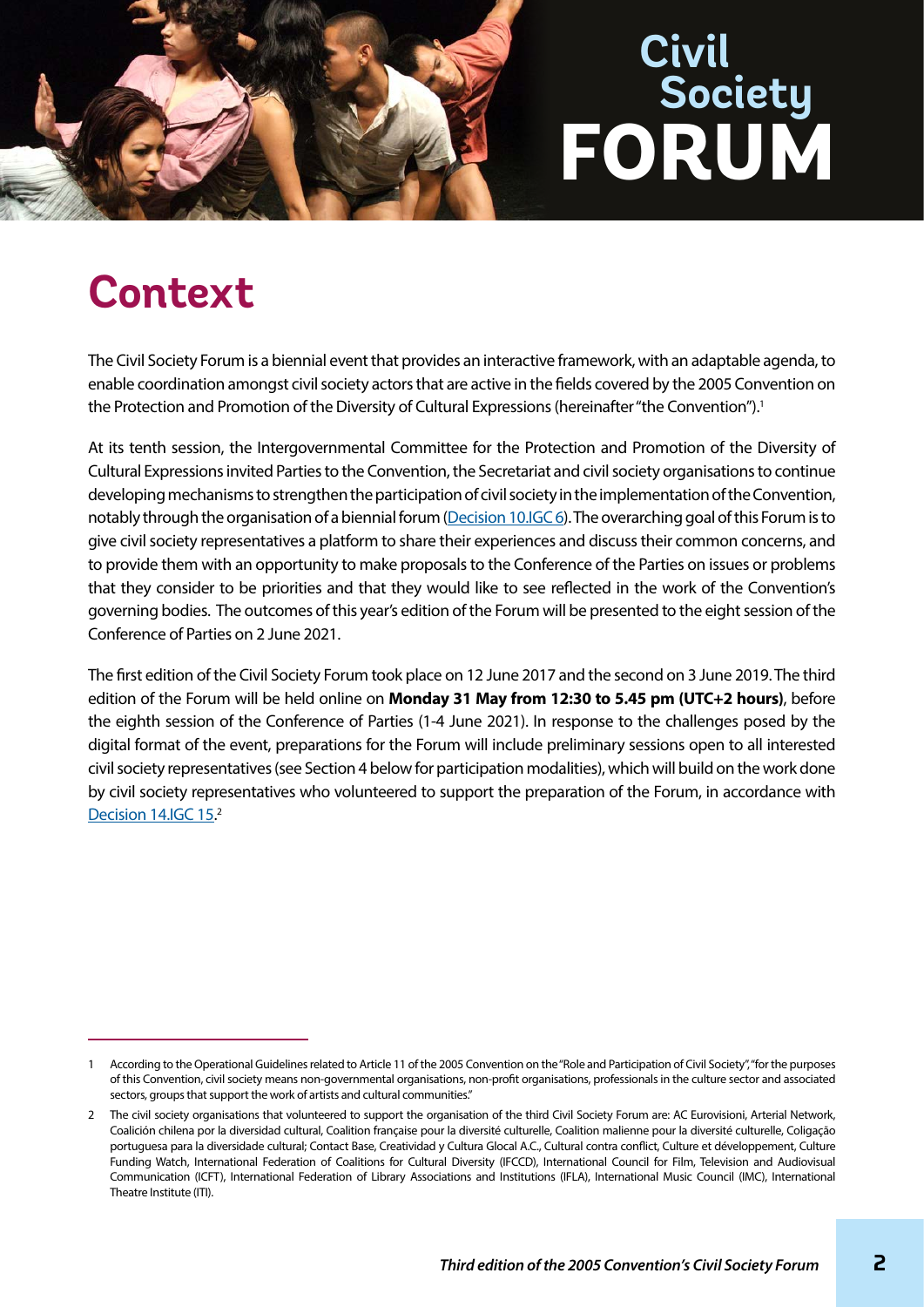## **The role and participation of civil society in the monitoring and implementation of the 2005 Convention**

Civil society actors played an important role in building support for the Convention. Article 11 of the Convention acknowledges the fundamental role played by civil society in the protection and promotion of the diversity of cultural expressions. The Operational Guidelines related to this article further define this role, specifying that civil society is called upon to "(…) bring citizens', associations' and enterprises' concerns to public authorities, monitor policies and programmes implementation, play a watchdog role, serve as value-guardian and innovator, as well as contribute to the achievement of greater transparency and accountability in governance."

The Guidelines state that the potential of civil society to act as an innovator and change-agent can be exercised in the following areas:

- support to Parties, as appropriate, in the elaboration and implementation of cultural policies;
- capacity-building in specific domains linked to the implementation of the Convention and carrying out data collection in the field of the protection and promotion of the diversity of cultural expressions;
- $\triangleright$  promotion of specific cultural expressions by giving voice to groups such as women, persons belonging to minorities, and indigenous peoples, so as to ensure that all stakeholders' special circumstances and needs are taken into account when formulating cultural policies;
- advocating the widespread ratification of the Convention and its implementation by governments, as well as in assisting Parties to promote the objectives and principles of the Convention in other international forums;
- input in the establishment of periodical reports of Parties, within their field of competence. This input would give more responsibility to civil society and would encourage transparency in the elaboration of the reports;
- u cooperation for development at local, national and international levels, by initiating, creating or being associated to innovative partnerships with the public and private sectors as well as with civil society of other regions of the world (Article 15 of the Convention).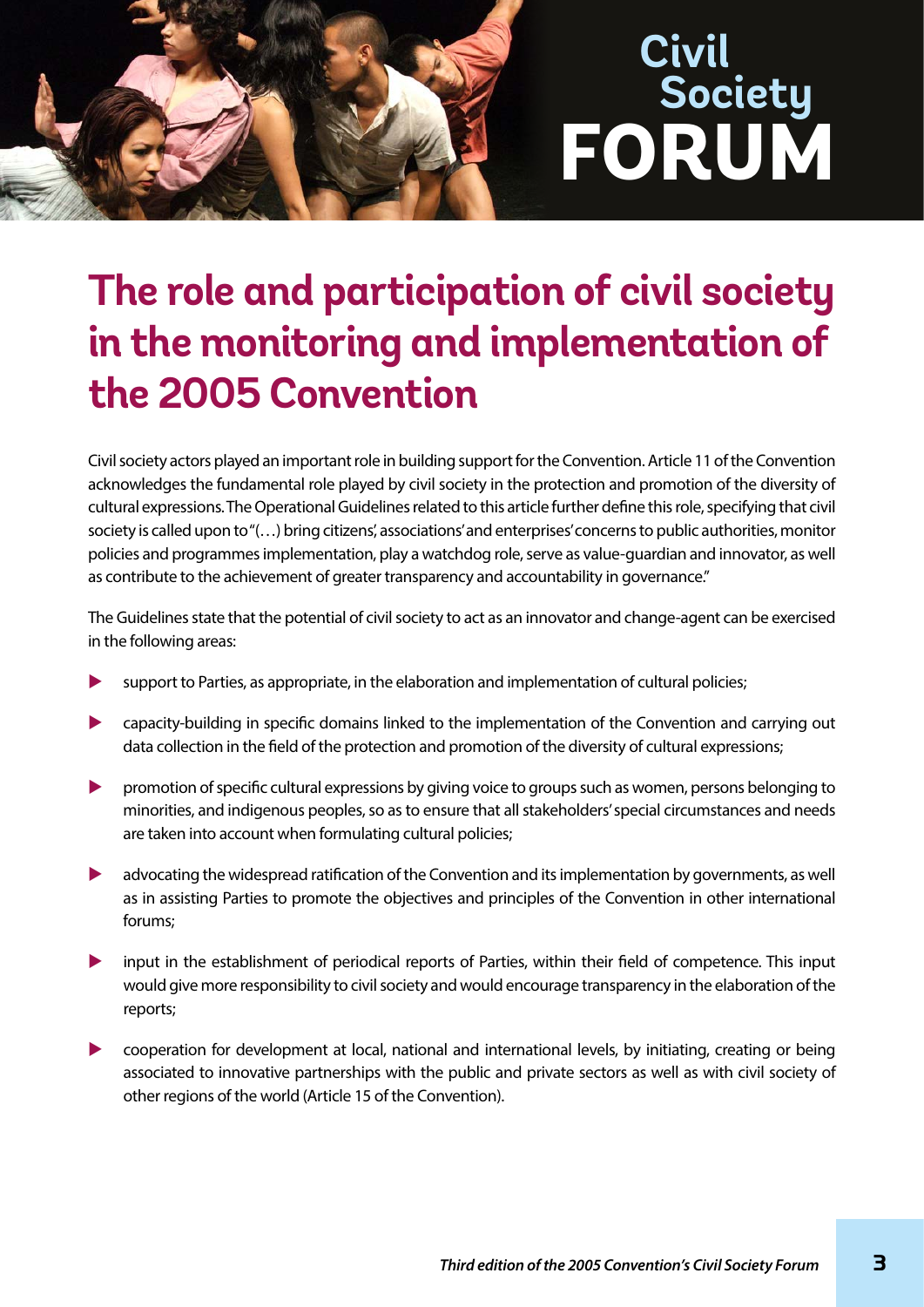

In addition, the Guidelines provide considerable scope for civil society organisations to participate in the work of the governing bodies of the Convention at the international level, notably by:

- u maintaining the dialogue with Parties in an interactive manner with regard to their positive contribution to the implementation of the Convention, preferably, as appropriate, before the sessions of the organs;
- participating in the meetings of these bodies;
- be given the floor by the Chairperson of the respective body;
- is submitting written contributions relevant to the work of the respective bodies when authorized by the Chairperson, to be circulated to all delegations and observers by the Secretariat to the Convention as information documents.

The involvement of civil society organisations in the work of the governing bodies has significantly improved over the last years. *Ad hoc* flexible and effective mechanisms have been put in place through the Decisions and Resolutions of the governing bodies, in particular since 2015. These mechanisms, which have been further enriched by increased coordination among civil society representatives and dialogue between civil society, Parties to the Convention, and the Secretariat, include:

- The Civil Society Forum, held biennially before each session of the Conference of Parties (2017, 2019, 2021);
- Civil society activity reports, requested by Parties on a regular basis (2017, 2019, 2022);
- **•** Working meetings between the Bureau of the Intergovernmental Committee and civil society representatives before each session of the Committee session since 2017;
- The inclusion of an item concerning civil society on the agenda of each meeting of the governing bodies;
- The framework for Quadrennial Periodic Reports on Measures to Protect and Promote the Diversity of Cultural Expressions, as adopted by the seventh session of the Conference of Parties in June 2019 including a section – which is the subject of a separate form – for measures and initiatives reported by civil society organisations.

These decisions and actions underline the importance given by the governing bodies of the Convention to the role and participation of civil society. They contribute to ensuring that the diverse voices of civil society are heard in the implementation of the Convention and taken into account in the debates, decisions and resolutions taken during statutory meetings. Through their active participation in the work of the Convention's governing bodies, civil society representatives can bring important challenges to the attention of Parties, make concrete recommendations for the ongoing improvement of the implementation of the Convention at the local, national and global level, and monitor the implementation of their recommendations.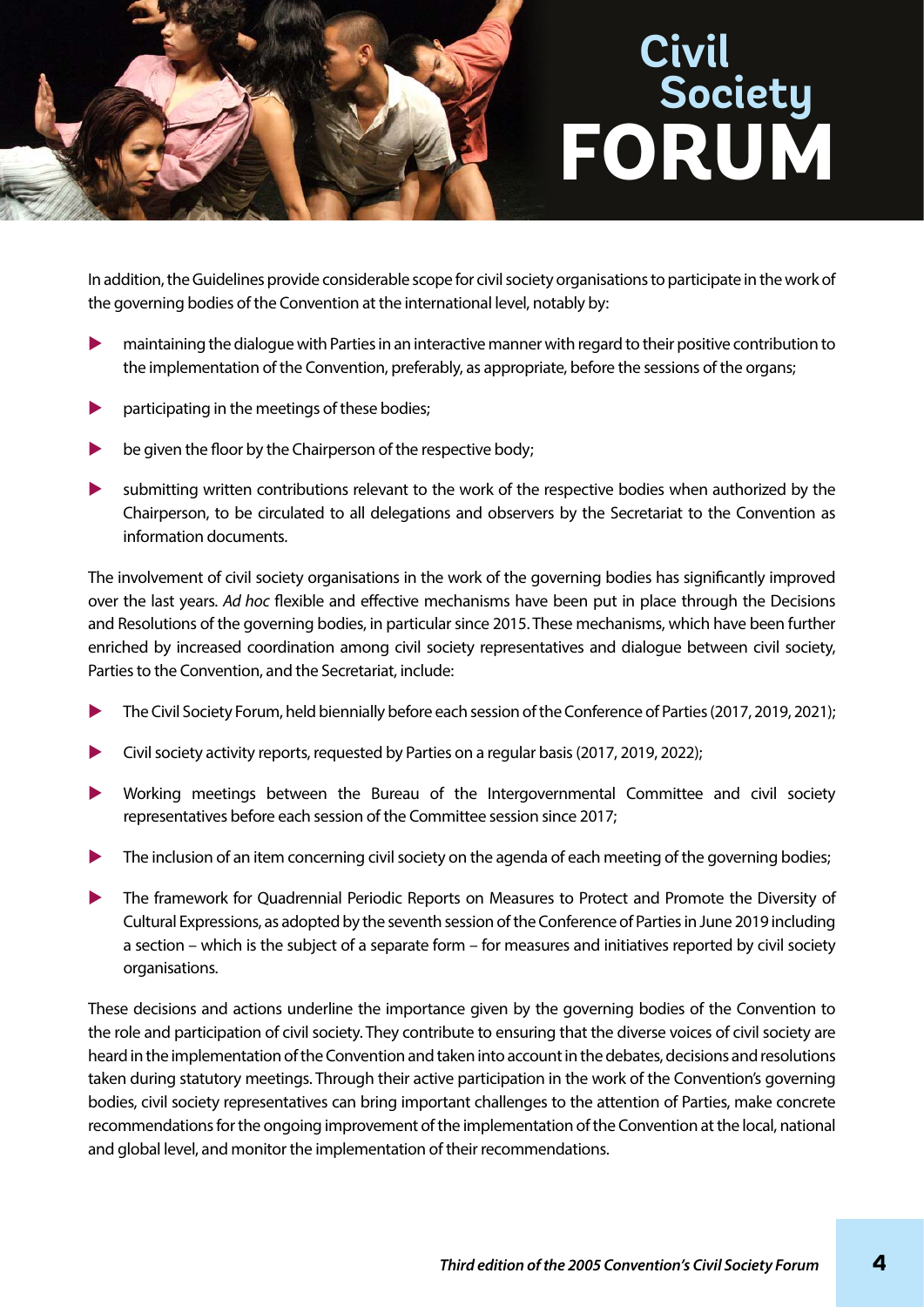

## **The third Civil Society Forum**

#### *Main goals of the third edition of the Civil Society Forum:*

- To provide a space for civil society organisations and professionals interested and/or operating in the fields covered by the 2005 Convention to exchange on challenges and solutions relevant for the protection and promotion of the diversity of cultural expressions;
- To enable civil society representatives to formulate joint recommendations to inform the work of the governing bodies of the Convention, and in particular the future activities of the Committee for the 2022- 2023 period;
- $\blacktriangleright$  To raise awareness on the objectives of the Convention and encourage its implementation amongst a larger community of civil society representatives.

#### *Expected outputs:*

- Recommendations are elaborated to inform the future work plan of the Intergovernmental Committee for the Protection and Promotion of the Diversity of Cultural Expressions (2022-2023), on the basis of the key challenges and opportunities encountered by civil society in its contribution to the implementation and monitoring of the 2005 Convention;
- u The methodology for the organisation of future editions of the Forum is adopted, based *inter alia* on good practice and previous Forum editions;
- The objectives and principles of the 2005 Convention are understood and acknowledged by a larger number of civil society representatives.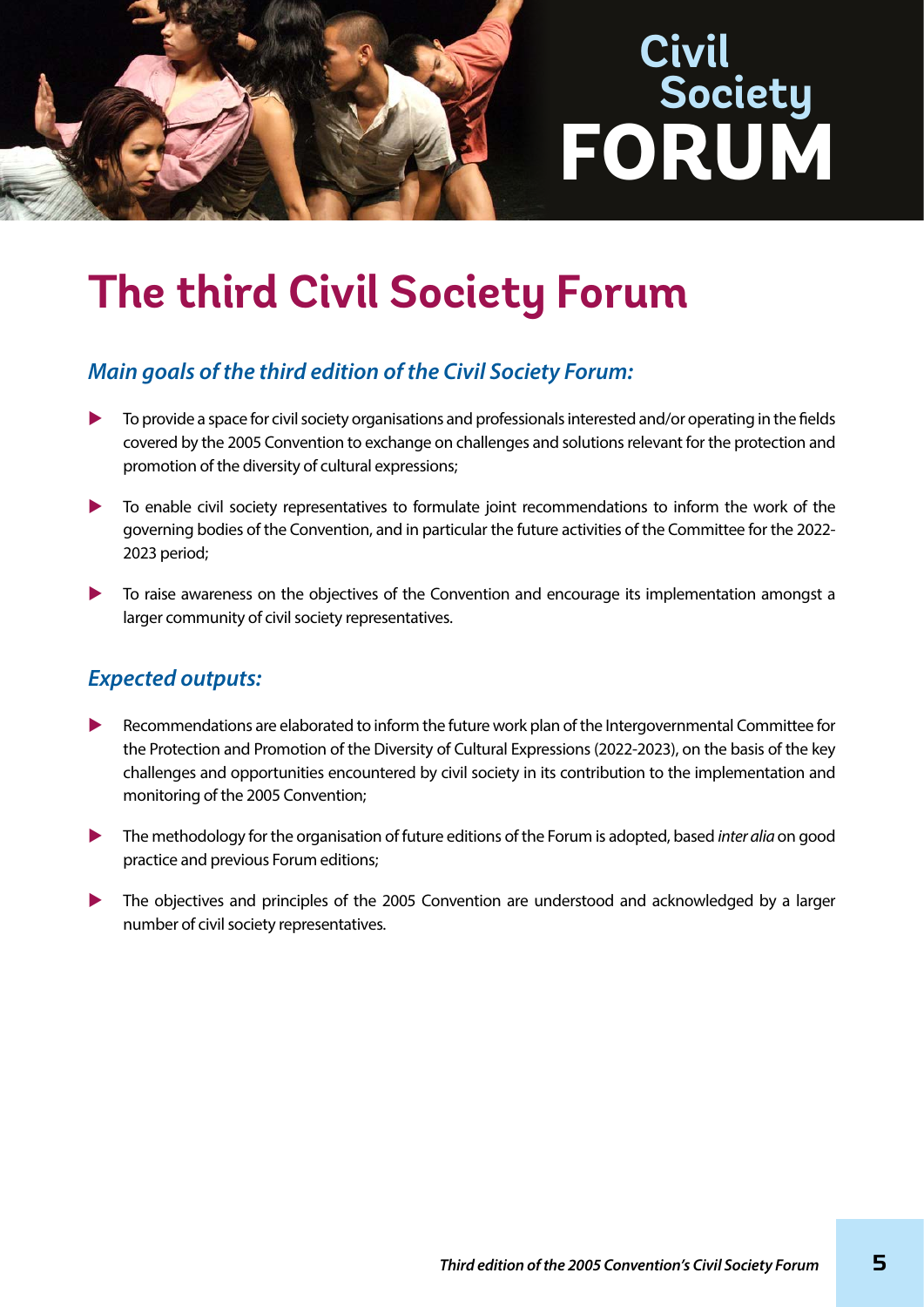

## **Methodology**

In order to capitalize on the opportunities and challenges posed by the online format of this year's Forum, and to ensure adequate time to exchange on the selected themes and topics, **non-mandatory preparatory working meetings will take place between May 17 and 30** to kick-off discussions and identify possible recommendations. All civil society representatives wishing to take part in the preparatory meetings are invited to **express their interest by May 16 at the latest** by sending an email to the email address set up for this purpose by civil society representatives in charge of the preparation of the third Civil Society Forum, in accordance with [Decision 14.IGC 15:](https://en.unesco.org/creativity/sites/creativity/files/sessions/14igc_decisions_en.pdf) *[contact@csforum2005convention.org](mailto:contact@csforum2005convention.org)*.

The topics to be discussed during the Forum will be grouped under four main thematic clusters (see Section 5 below), which will be the basis for the break-out sessions that will be held between the two plenary sessions.

To accommodate participants from various time zones, the Forum itself will be held on 31 May, from 12:30 to 5.45 pm (UTC+2 hours). It will be divided in three sessions (see the provisional Agenda below for more details):

| 12:30-1:30 pm | Opening, presentation of the objectives of the Forum<br>and summary of the preparatory work (in plenary)                                                                           |
|---------------|------------------------------------------------------------------------------------------------------------------------------------------------------------------------------------|
| 1:45-3:45 pm  | Four parallel thematic sessions, during which participants will discuss<br>distinct topics and adopt recommendations (break-out groups)                                            |
| 4:00-5:45 pm  | Presentation of the work of the break-out groups,<br>discussion regarding the procedures to organize future editions of the Forum,<br>adoption of the recommendations (in plenary) |

Each session will be introduced by two or three speakers and facilitated by a moderator, who will introduce the main findings and tentative recommendations that emerged during the preparatory working meetings and encourage discussions among participants. The full programme, including the names of the speakers, will be made available on the Convention's website *<https://en.unesco.org/creativity/>* at a later date. The preparatory working meetings will serve, *inter alia*, to draw up the final terms of reference for each thematic session.

Simultaneous interpretation will be provided in French, English, Spanish and Arabic for the plenary sessions and in French and English for the thematic sessions.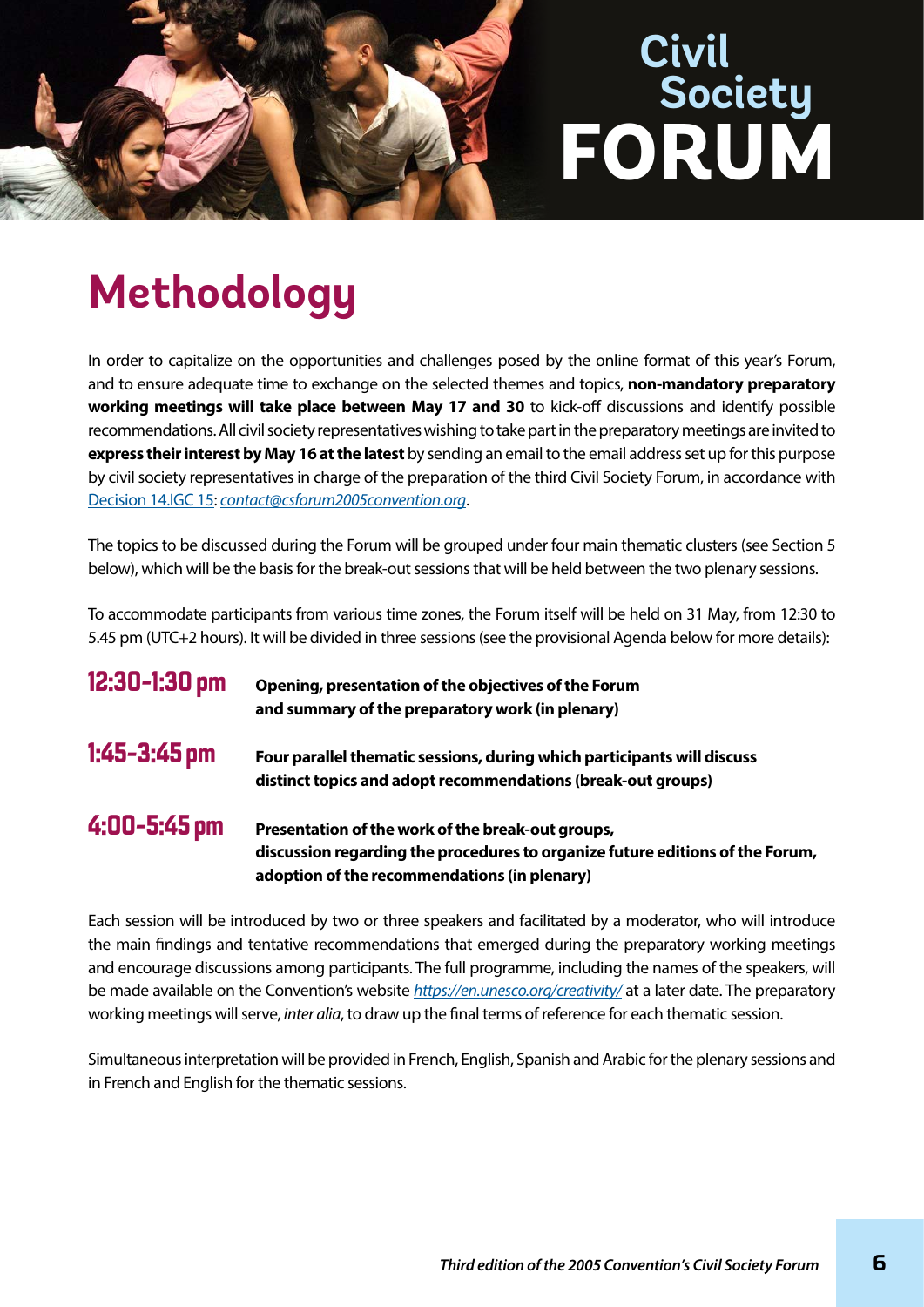## **Topics and Transversal Issues**

The third edition of the Civil Society Forum will build on lessons learned from previous editions of the Forum, as well as on civil society activity reports submitted in [2017](https://en.unesco.org/creativity/sites/creativity/files/sessions/11igc_6_civil_society_reports_en.pdf) and [2019.](https://en.unesco.org/creativity/sites/creativity/files/7.cp_.inf_11_en.pdf) Considering the broad spectrum of civil society's activities to protect and promote the diversity of cultural expressions, as well as the limited discussion time available during the Forum, presentations and debates will aim to lead to concrete recommendations on key areas covered by the Convention, which will be transmitted to the eighth session of the Conference of Parties on 2 June 2021. While the Forum will be organised around the four main topics outlined below, the **COVID-19 pandemic** and the challenge of **inclusion** will be transversal themes.

#### 1 **Culture and sustainable development**

**Indicative topics for this thematic cluster are: issues such as artistic freedom, freedom of expression, gender equality, social cohesion and well-being, the recognition of culture as the 4th pillar of sustainable development**

#### 2 **Sustainable ecosystems in the cultural and creative sectors**

**Indicative topics for this thematic cluster are: the working conditions and social protection of professionals in the cultural and creative sectors; current challenges and good practices in the design of programmes and funding schemes to support a conducive environment for securing the production and dissemination of a diversity of cultural expressions; discussion about the 1980 Recommendation concerning the Status of the Artist in view of identifying provisions that UNESCO Member States may wish to consider revising.**

#### 3 **Civil society participation in the monitoring and implementation of the 2005 Convention, as well as in the work of its governing bodies**

**Indicative topics for this thematic cluster are: improving dialogue at national & regional level with UNESCO Field Offices (c.f. recommendations made in civil society activity reports submitted in [2017](https://en.unesco.org/creativity/sites/creativity/files/sessions/11igc_6_civil_society_reports_en.pdf) and [2019](https://en.unesco.org/creativity/sites/creativity/files/7.cp_.inf_11_en.pdf)); measures to support the active participation of civil society in the work of the governing bodies; suggestions for regular follow-up spaces and tools for the implementation of recommendations emerging from the Civil Society Forum and civil society activity reports.**

#### 4 **Digital environment, rights, and trade**

**Indicative topics for this thematic cluster are: the value chain disruption and unfair redistribution of income among actors; digital trade; recommendation for closer monitoring role of the governing bodies to make sure that the objectives of the Convention are upheld in trade negotiations; preferential treatment for goods and services in the digital environment; digital rights and the threats posed by the digital divide to equal access to a diversity of cultural expressions.**